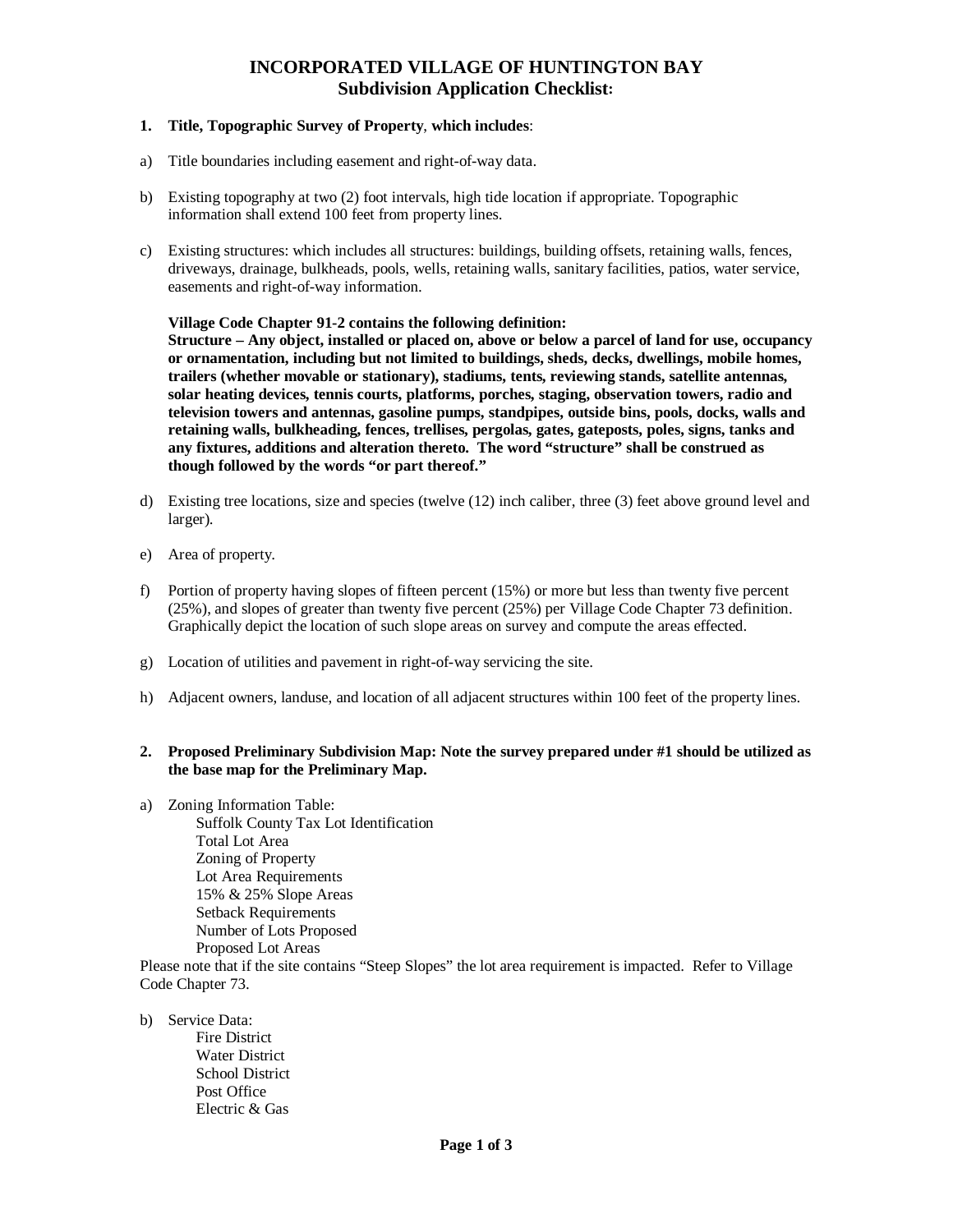- c) Soil Bore Data (extend to a depth consistent with Suffolk County Department of Health Services Requirements)
- d) Zoning setback lines on all proposed lots.
- e) Proposed house location and driveway design.
- f) Proposed right-of-way information.
- **3. Drainage Plan (Depending on size of subdivision, drainage plan and preliminary map may be combined. Please consult with Village Building Inspector and/or Village Engineer.)**
- a) Existing/proposed topographic information at two (2) foot intervals, spot grades at building corners, driveway and drainage inlets.
- b) Drainage basin boundary lines plotted on a Suffolk County Department of Public Works Topographic plan. This plan should indicate the subdivision property location and the area tributary to the lot.
- c) Compute required drainage to accommodate proposed right-of-way. 6 inch rainfall Runoff 100% Provide subsurface drainage facilities to accommodate runoff.
- d) Compute required drainage to accommodate existing right of way. 6 inch rainfall Runoff 100%

Compare required drainage for existing right-of-way to existing right-of-way drainage. If additional drainage facilities are required to accommodate existing drainage conditions, propose subsurface collection and disposal.

- e) Compute required drainage to accommodate proposed development conditions on each lot. 6 inch rainfall Roof 100% Driveway 100% Landscape/Natural 10%
- f) Locate proposed subsurface drainage facilities to accommodate lot drainage.
- g) Erosion Control Information: hay bales, silt screen, planting, etc.

## **4. NYSDEC Freshwater or Tidal Wetlands Permit or Jurisdiction Determination**

- a) If the subject property falls within 300 feet of the high tide elevation located on the survey, the applicant must submit a NYSDEC Tidal Wetland Jurisdictional determination and/or Tidal Wetland Permit.
- b) If the subject property contains or abuts an open freshwater surface or stream, the applicant must submit a NYSDEC Freshwater Wetland Jurisdictional determination and/or Freshwater Wetlands Permit.